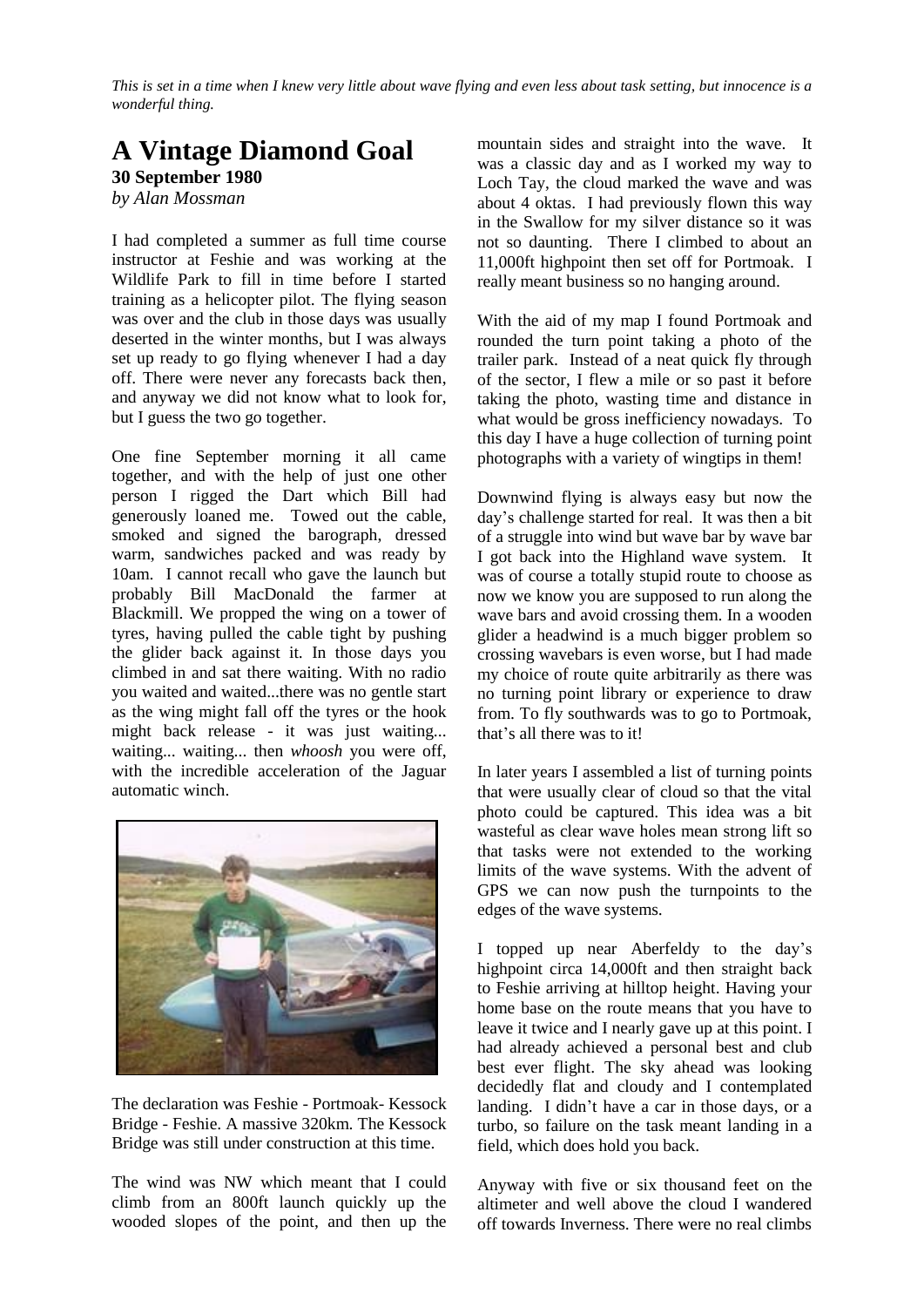and not much sink so I just crept along and eventually found myself in the Inverness area. Only a vague opening in the cloud was available and through it I could see the runway intersections at the centre of Dalcross. Good enough for a photo, which I quickly took.



*This photo baffles me. If the PZL is showing off the clock sink then why am I flying at 40kt and taking pictures? The electric vario shows nil sink but that is probably not working. Which one is working?*

I was now very worried about getting home so turned tail and glided south in the calm air of the evening. I was so relieved to see Feshie at the end of a flight of more than 7 hours but the Dart is a super comfortable machine and I still regard it as one of the best. Thanks, Bill!

I didn't realise that a turn point photo did not have to include the turning point; it had to demonstrate that it was taken from within the

correct sector which is not necessarily the same thing. I could probably have managed a picture over the Black Isle and gained my first diamond. Ah well, you live and learn.

Writing this memory I can see that we have come a very long way from the era of this flight. No clubhouse, tiny hangar and most importantly no aerotow - only the winch. This meant the front hill had to be working before you could get away, a major limitation. I believe this was the first long closed task flown from Feshie, previously we just set off downwind. Glide angles continue to improve, weather forecasting is accurate now, and GPS and other gizmos make the task more efficient.

I have subsequently flown twice the distance at twice the speed but nothing beats the first time. On the plus side, controlled airspace was almost non-existent in those days, and was not a factor at all. I had nobody to talk to during the entire day except that Bill called me up whilst he was taking his lunchbreak and I updated him on my progress. The radio probably only had two gliding frequencies so I could not have called ATC even if I wanted to.

It was to be almost another 12 years before I got my diamond goal from Feshie, and coincidentally it used Kessock Bridge as the turnpoint!



*The colourful gliders of 1980*